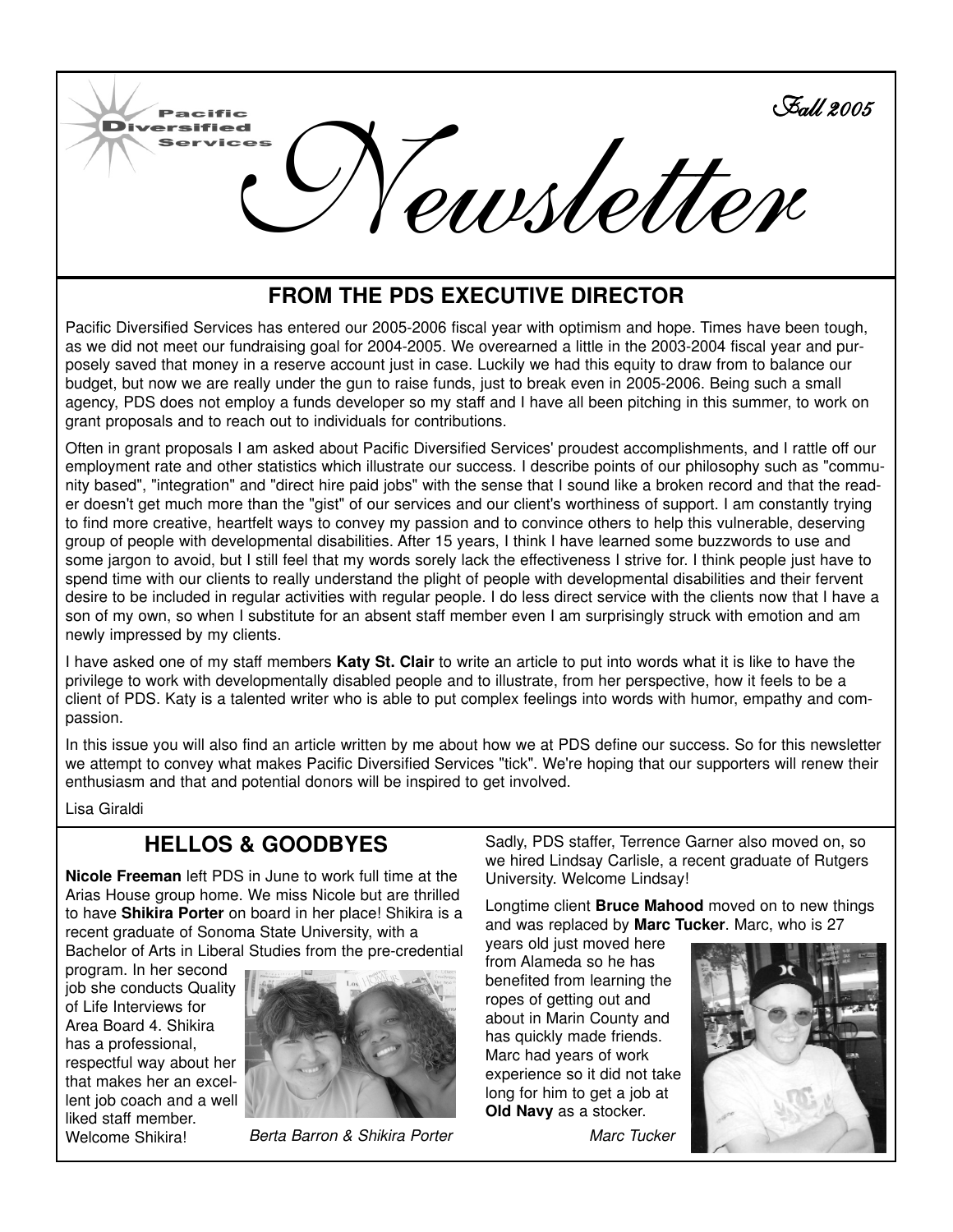# **PDS BOARD OF DIRECTORS**

We are pleased to introduce two new board members: **Alison Falvey** and **Robin Sloan**.

Bruce Mahood resigned from our board and was replaced by another PDS client, **Robin Sloan**. **Lisa Giraldi** recommended Robin for the board because she has a good understanding of her rights and how to advocate for herself and others. She is employed by Banana Republic and has an excellent attitude toward work. She gets along with all other PDS clients and is very helpful and non-judgmental. Her family is also very supportive of PDS.

For 11 years, **Alison Falvey** was a Director of Casa Allegra Community Services, the program that provides residential services for many PDS clients. She has a Bachelor of Arts degree in Human Resources. Alison is now a stay at home mom and has remained friends with some PDS clients.

### **"SEE ME" By Katy St. Clair**

The night before I was to begin my first day at PDS, one of the worst things that can happen to a person happened to me. Well, relatively speaking. You see, the two worst things that we have to deal with in life, in my book, are Death and Rejection. In fact, rejection may even be worse, because it feels like a series of tiny deaths that take a long time to dissipate.

I had been dumped, over the phone, by my boyfriend, and had stayed up all night sobbing. I have been through enough of these episodes to know that I should dive into the feelings, stew a bit, and then gain some strength from somewhere else and move on. But those were steps that usually took months. In the first 24 hours of this pain, I was supposed to start my new job--my new career, really, after leaving journalism--working in Marin with developmentally disabled people. I had no idea what to expect, but I knew that there probably wasn't going to be any room for

Our other board members are:

#### **Nicholas Certo** - President

- Professor & Chair, Department of Special Education
- San Francisco State University

#### **Kathy Doering** - Secretary

- Instructor/Supervisor in Severely Handicapped/Special Education **Department**
- San Francisco State University

#### **Denise Mautz** - Treasurer

- Consultant, Project Director
- San Francisco State University

#### **Don Mangrubang**

• Client Advocate, Pacific Diversified Services Individual with developmental disabilities

#### **Stan Sollid**

• Parent of client who receives services from PDS

#### **Warren Wertheimer**

- Harvard Law School graduate
- Non-practicing attorney

my sadness. I also assumed that the clients I would be working with would be very self-focused (all mentally disabled people are, right?) and I would have to shut down my own personal crap and go through the motions of helping out those less fortunate than myself. Looking back, there is really nothing that brings up our selfish side more than the feeling of rejection. It's the unlikely mixture of narcissism and the idea that we truly are unlovable.

**Shirley**, another employee at PDS, was going to be training me on Community Support on my first day. We met at the office in San Rafael and she outlined what our busy day was going to be like as she quickly Xeroxed some papers and caught the phone when it rang.

I stood there a bit numb and started to cry. I told her what had happened and she was very sweet to me, then she said something interesting. "The group you are going to be with today is so wonderful, they will really help you feel better. Just let them know what's going on."

It never occurred to me that I could just tell the clients how I was doing



*Robin Sloan on her cell phone with one of her many friends*

## **FRIENDS OF PDS**

**Irma Rodriguez** and her husband **Genaro** have been cleaning the PDS office (and Lisa's home and some of the clients homes) for several years. They are totally trustworthy and do an awesome job.

> Home: (510) 231-9017 Cell: (415) 272-6369

that day. My stereotype of people with developmental disabilities had passed its first roadblock.

We arrived at our first meeting point where we were to pick up a couple of the clients and then go to coffee. I got out of the car and was immediately met with a shortish, unique looking woman who sort of awkwardly walked over to me and got really close. Her head reached just about to my chest, and with one final, somewhat stiff movement she tilted her head back and looked up into my face. "Ooh," she said, as if she had come upon an interesting shell on the beach. "I like her." Then she turned her head to Shirley and said, with her index finger pointed at me, "I like her."

Her comment was unpackaged and genuine, and as strange as it sounds, this small event changed me right then and there and started a new chapter in my life. I didn't feel rejected anymore, I felt included, appreciated. Now, knowing the woman-**Robin**-as I do, I know that she was dead serious, too. She saw the real me that day. And boy did I need to be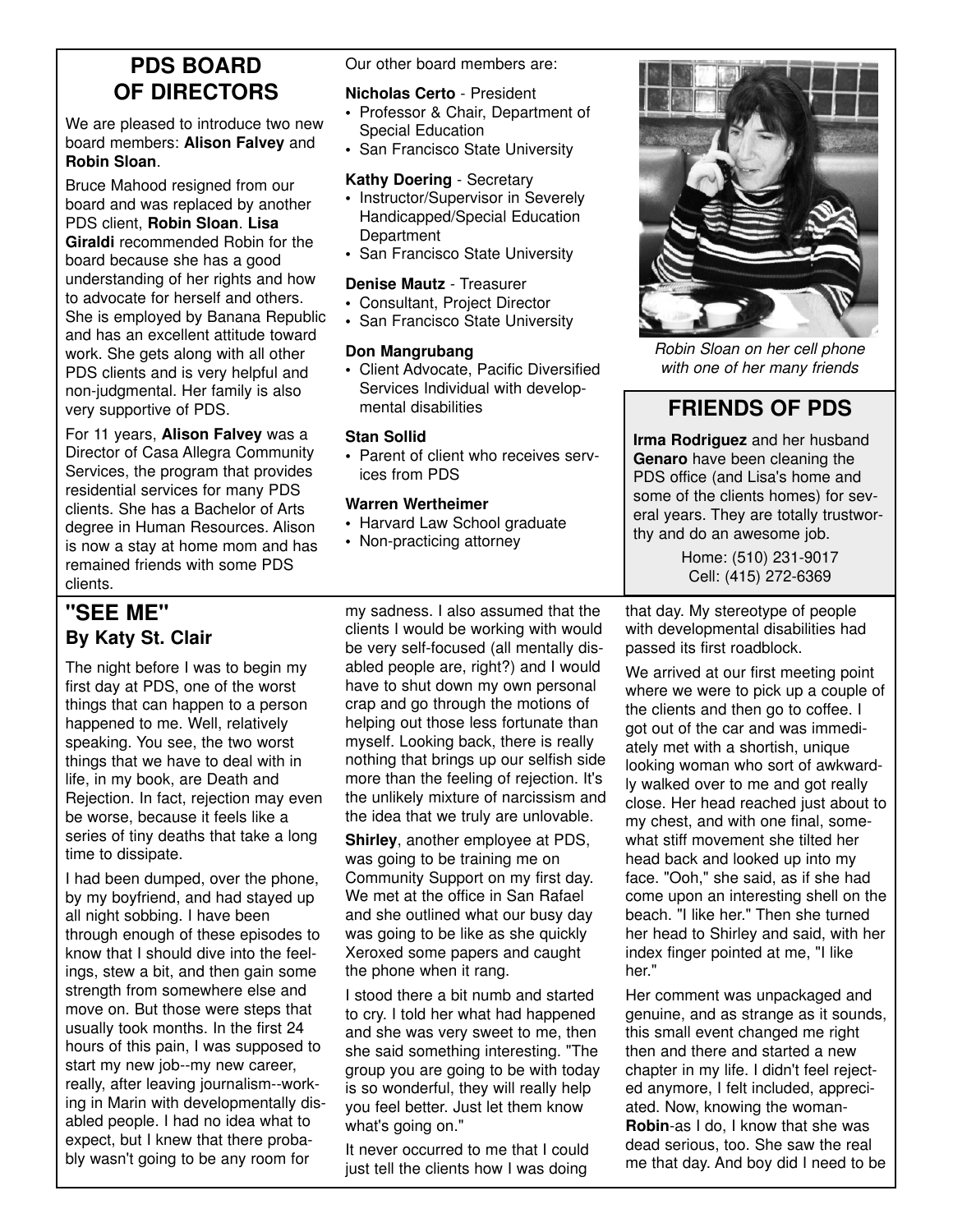#### "seen".

The rest of the day was equally as soothing. We took a group of clients to the billiard hall on 4th Street. It sounds simplistic, but they were so darn nice to each other, giving kudos for good shots and encouragement for bad ones. They laughed and talked about their childhoods together--some of our clients have known each other their entire lives. I was struck that such amazing people had lived across the bridge from me this whole time, and I had never met them. They cracked jokes and sang along to the jukebox. **Lisa**, a client who works at **Banana Republic** and the **Body Shop**, held my hand in between plays. She had first taken it in my car, after noticing that I teared up when a certain song came on the radio.

When we left the poolhall, the owner gave a few of the clients high-fives and said he was glad to see them again, that he had wondered when they were going to come back. I saw that this little acknowledgement puffed the clients up a bit, they beamed. It was like **Robin** telling me, "Ooh, I like her." Everyone needs to hear that.

I have been at PDS for a year now, and am constantly warmed to see the clients interact out in the community with kind strangers. In fact, our clients seemed so happy and secure, it took me awhile to notice the discrimination that they face on a daily basis. When it happens, it hits you like a jet engine, knocking you all out of sorts. Like the time that we entered a restaurant and were given the table over by the bathrooms, even though no one else was in the

establishment. **Lisa**, who is exceptionally kind and sweet, never forgetting a friend's anniversary or birthday, was given the worst table in the house!

Or the times that people have butted in line in front of the clients as if they weren't even there. Clients like **JR**, who has no family outside of PDS and has more than outlived his life expectancy and still greets each day with excitement.



*Joe Argueta working hard at his new job at Pasta Pomodoro in Novato*

Or waiters who address me instead of the people I am with who happen to have disabilities. Clients like **Joe** who have worked hard their entire lives and adore meeting new people, or **Kasie**, who is fiercely independent and really fun.

Or the times that sales people have snickered to themselves as we walk away, laughing at people who cannot talk well, walk well, or count out the right amount of money, and feel how very different they are from everyone else.

Our clients have dealt with this stuff

### **COMMUNITY SPOTLIGHT By Eric Alonso**

**Eric Alonso** has been a PDS client for 15 years. He works at **Costco** in Novato and is considered to be "a cool guy" by his peers. On Wednesday mornings, he goes to **Planet Juice** at Montecito Plaza in San Rafael with PDS friends and staff. This is what Eric had to say about his friend **Bill Kamaka** who manages Planet Juice.

**Bill** is a nice guy who works hard like I do. He's funny, and he has a nice personality. Bill is Hawaiian and wears cool Hawaiian shirts. He is always nice, not just to me and my PDS friends, but to everyone who comes into the store. Sometimes I go to Planet Juice early in the morning, and I help him out; I wipe the tables and set-up the chairs outside. I also help him with cups. He likes to joke around, and he hooks me up with bagels, juice and coffee. Bill is a nice

their entire lives, so much so that they have come to expect it. They live in constant stream of rejection, however small; several tiny deaths on a daily basis.

That's why when we walk into places like **Willie's** in Kentfield and are given a hearty "Hello!" by the people who work there it is so wonderful. "The usual?" they ask, as our weekly delivery of coffee and apple juice hits the table.

"She knows what I like!" smiles Robin.

"Wow, juice! How ya doin'?" exclaims our client **Cathy** to Shannon, the waitress.

Robin and Cathy look forward to going to Willie's every week, and Robin talks about Willie's all the time not just because of the great food but because the employees "see her". The same can be said for Bill at the YMCA, who helps our clients Eric and Don work out, Rosie at **Double Rainbow** in Novato, and everyone else who works with our clients in their jobs and takes the time to get to know them. All of these people "see" our clients, and they can never understand just how much of an impact this makes on their lives.



*Lisa, Joe & JR having a great time at a restaurant*

At Willies,Shannon refills Robins cup. "Oh, I like her," she says, taking a sip.

person.



*PDS Clients Mihn Tien and Joe with Bill Kamaka at Planet Juice*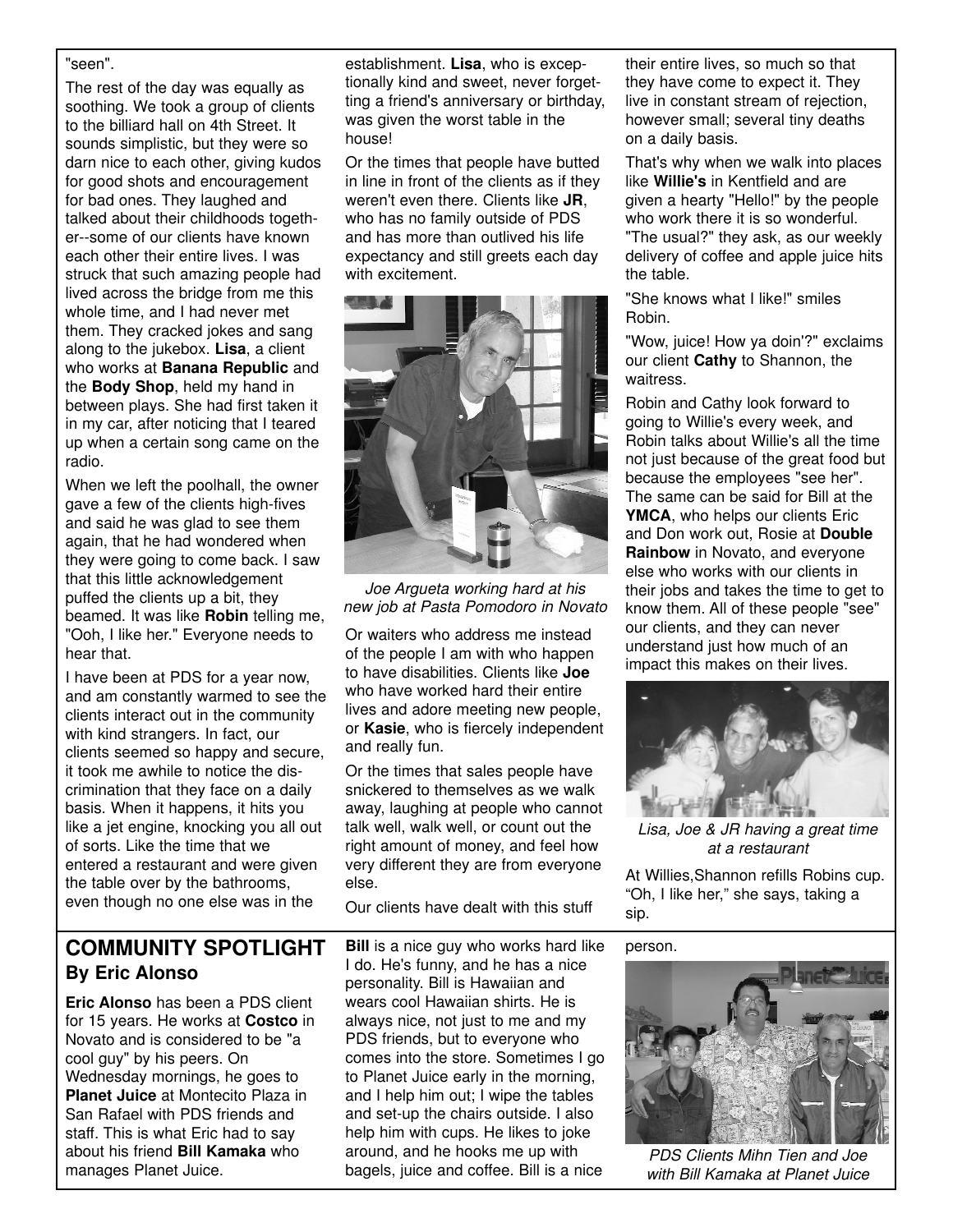## **in•teg•ri•ty (in teg ri te) By Lisa Giraldi**

*n.* 1. Steadfast adherence to a strict moral or ethical code

"Integrity is what we do, what we say, and what we say we do" - Don Galer

There are 20 values that drive Pacific Diversified Services (see box) which we often refer to as the "PDS Philosophy". This moral code, if you will, is non-negotiable as far as I am concerned, and compromising any of these values, would be compromising the purpose of our entire program. I believe the secret to our success and the achievement for which I am most proud, is that fact that Pacific

#### PDS PHILOSOPHY

#### The following practices define our program:

- 1. Community-Based Instruction
- 2. Integration
- 3. FUNCTIONAL ACTIVITIES and Skills
- 4. Chronologically Age-Appropriate **ACTIVITIES AND SKILLS**
- 5. Natural Proportion
- 6. Heterogeneous Grouping
- 7. Partial Participation
- 8. Individualized Instruction
- 9. Individual Adaptations
- 10. Zero-Exclusion
- 11. Non-Authoritarian Approach
- 12. Self-Advocacy/Advocacy
- 13. Person Centered Planning
- 14. Systematic Instruction
- 15. Facilitation of Interactions
- 16. Natural Supports
- 17. Regarding People from the General Community as "Customers"
- 18.Individual/Direct Hire **EMPLOYMENT**
- 19. At Least Minimum Wage **PAYMENT**
- 20. Parent/Caregiver/"Significant Others" Involvement

WE OFFER JUSTIFICATION FOR WHY we believe so strongly in each of these practices on our web site at pdsmarin.org

Diversified Services has maintained our integrity, even when it has been costly, time consuming and labor intensive to do so.

One of the most important values that is the most difficult to carry out is the priority we place on our clients being employed in part-time jobs where they are directly hired and paid by the business. Although it would be perfectly legal for us to do so, we will not accept subcontracted jobs or less than minimum wage for our clients. Job developing for our clients who need ongoing job coaching, is a difficult task, but maintaining these jobs for them is even more challenging. Nevertheless 20 out of 21 of our clients have jobs. We recently added a new job site to our list of participating employers: **Old Navy** in Novato. Old Navy hired two of our clients, **Don Mangrubang** and **Marc Tucker**, to work as part of the stock team, cleaning up displays and showcasing the merchandise neatly and attractively. Don and Marc love the upbeat, colorful atmosphere at Old Navy where they get to listen to good music and score some great deals on fashionable clothes.



*Don Mangrubang working at his new job at Old Navy*

PDS is able to obtain and retain employment for our clients, only because we go above and beyond the call of duty to provide them with intensive support beyond what we are funded for. The state funding we receive just barely covers the cost of one staff person for every three clients. Because most employers are not willing or able to hire three clients



*Shikira supports Marc as he learns to size shirts at Old Navy*

and because many of our clients need more personalized job coaching, PDS supplements our personnel so that clients can be placed in jobs as individuals or in pairs. At Old Navy, for instance, Employment Facilitators **Shikira Porter** or **Shirley Chao** work side by side with **Don** and **Marc** to coach them on every aspect of every task, to make sure they are staying on track, working as quickly as possible and that the quality of their work is excellent. While Don and Marc are strong, capable and friendly fellows, they really need Shikira or Shirley there to lend moral support and ensure productivity.

PDS exceeds expectations from the state in other ways too. Because of our philosophy regarding the importance of full inclusion, we make sure that our clients are actively engaged in fun, stimulating activities in the community all day, every day. We strongly believe that in order for our clients to be welcomed and accepted in Marin, it is important that they participate as paying consumers as opposed to just visiting on field trips or loitering in parks or malls. Each client has an individually tailored schedule which outlines their daily and weekly activities such as working out at a local gym, eating in a restaurant for lunch, getting a manicure, going to the bank to cash and budget his or her paycheck, or taking an art class. Clients pay for these activities themselves, with the money they make at their jobs, but our agency covers the costs associated with supporting the clients to do these activities. PDS reimburses staff members for their admission costs, meals in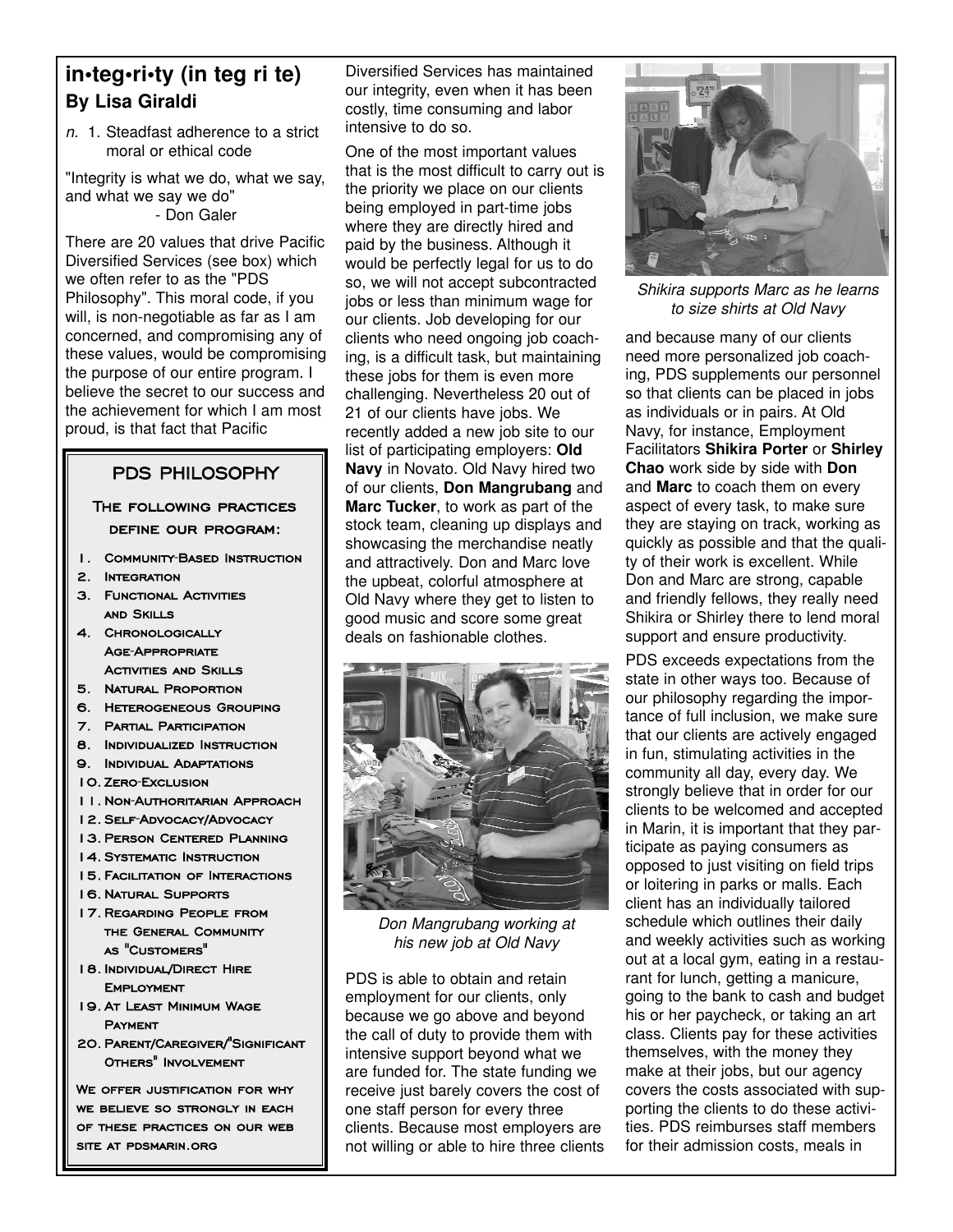restaurants, and other expenses that the clients cannot quite afford with their earnings.

Lastly, even though we sacrifice extra revenue, our agency intentionally remains small. We purposely serve just 21 clients and do not have any plans to expand our services. In order to provide such personalized, attentive support to a variety of people with differing needs, it is vital that we do not become beauracratic or spread too thin. Furthermore, because our program is not site based, it is important that we are able to keep close tabs on where our staff and clients are at all times and to ensure that everyone is accountable to the goals and objectives set forth for our clients and the agency.

By remaining true to the values that drive our organization we have accomplished our mission. All of our clients now have jobs, friends and full, rich lives in which they get to enjoy aspects of daily life, that the rest of us take for granted.

Unfortunately, while our clients have become accustomed to working, and being able to buy their own snacks, go to the movies or enjoy a cup of coffee with a friend at a local cafe, the support required to maintain these lifestyles for them is very precarious. I fear my clients returning to the lives they had before PDS and losing the confidence, independence and dignity we have worked so hard to help them gain.

We're just hoping that if we continue to do what we believe is right, people will have faith in our integrity and will join us in our mission. According to one of our board members, Warren Wertheimer, "the universe always provides". So far he has been absolutely right.

# **TO OUR LOYAL SUPPORTERS**

We need your help now more than ever. Please let your friends and family know that we would appreciate being part of their charitable giving plans and that every donation makes a big difference to our small program. Pacific Diversified Services, a non-profit corporation, can accept tax deductible donations either directly, through United Way payroll deduction programs (donor code: 82632) through memorial donations when loved ones pass on or through donations of vehicles or other material items.

**Thank you to the following foundations, organizations, companies and individuals for your incredible generosity in donating to Pacific Diversified Services in the 2004 - 2005 fiscal year:**

**\$10,000 or More** Marin Community Foundation Anonymous through MCF

**\$5,000 to \$9,999** Fireman's Fund Foundation Herbst Foundation

**\$1,000 to \$4,999** Doering Family Foundation Stuart Leeb William Sloan

Bank of Marin Mr. and Mrs. Bernardini Betty Burns Costco Employees Peggy Drew Donna Franzblau Lori Fromm Golden Gate Bridge Employees Ron and Jo Ella Hart Ann Jessup

**Up to \$999** Ginger and David Koel Levi Strauss Foundation Lucasfilm Ltd. Gloria Mattioli Theresa Olsen Connie Perry Richard Reubin Doris Sabraw Sue Santa/Woodlands Market Mr. and Mrs. Smiley

Bob Smith Roccio and Carl Smith Stan and Gail Sollid Larry Toney Tom Trombetta Juanna Villacorte Warren Wertheimer Laura Wheeler Katherine Wong Hiroko Yamane

### **Generous Donors for 2005 - 2006 Fiscal Year**

The following foundations, organizations, companies and individuals are recognized for their incredible generosity in donating to Pacific Diversified Services so far in this 2005 - 2006 fiscal year:

> **\$5,000 to \$9,999** Herbst Foundation

\$**1,000 to \$4,999** Autodesk Inc.

**Up to \$999** Levi Strauss Foundation Theresa Olsen William Sloan Laura Wheeler

For more information about PDS or to make a contribution, please contact: Lisa Giraldi, Executive Director Tel (415) 459-6510 Fax (415) 459-0270 Website: www.pdsmarin.org E-mail: pdsmarin@earthlink.net